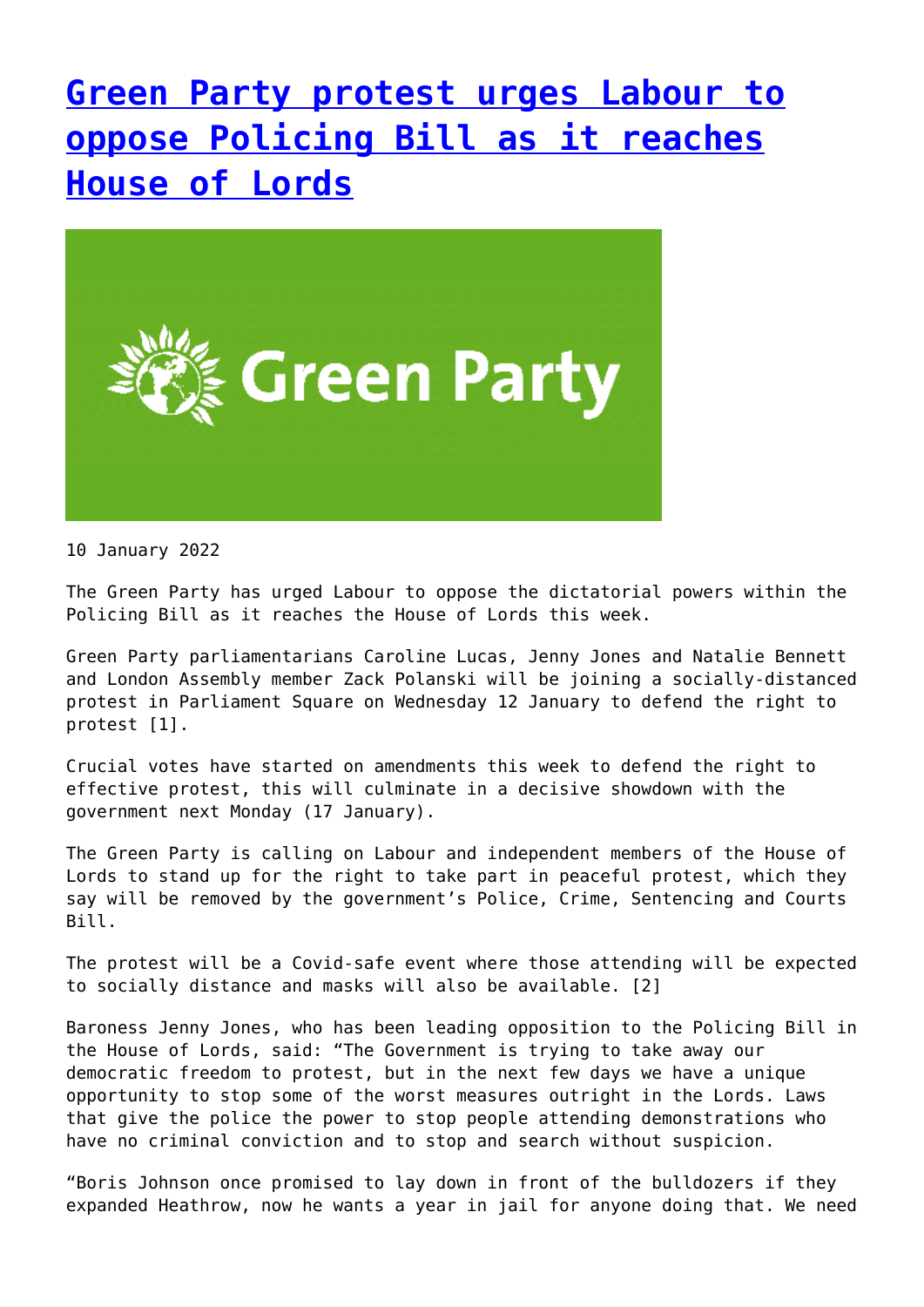Labour and others to vote with us, in deleting these draconian laws from the Police Bill."

Caroline Lucas MP said: "Priti Patel has said that she intends to use the Bill to criminalise people taking part in climate-related protests. But the sweeping powers of this Bill could be used against anyone who falls foul of what the home secretary decides is acceptable.

"The threat to democracy goes way beyond party politics, and we are calling on MPs of all parties and members of the House of Lords to stand up for human rights and reject this extremely dangerous and anti-democratic Bill. Whatever the home secretary believes, protest is a fundamental right in our democracy, not a crime. It must be protected."

Baroness Natalie Bennett said: "Many of the rights we enjoy today would not have been achieved without protest, including women's right to vote. The statue of Millicent Fawcett, where we will be gathering, commemorates the suffragists' long struggle. Boris Johnson attended the unveiling of this statue in 2018, but his government is now planning to criminalise the very forms of protest used by these brave women."

London Assembly member and Green Party spokesperson on Democracy and Citizenship, Zack Polanski AM, said: "The Policing Bill has been condemned by a wide range of civil rights organisations, including Amnesty International and Liberty. It clearly contradicts Article 11 of the Human Rights Act, which protects people's right to protest by holding meetings and demonstrations. Even the Conservative MP David Davis has warned of the uses to which this dangerous legislation could be put.

"There is a clear distinction between peaceful protest and violent action – and there are plenty of laws already that can be used against anyone who crosses that line. The Green Party will always defend people's right to peaceful protest, whether we agree with what they are saying or not."

Baroness Jones said: "These draconian laws should be seen as part of the attack on our democracy designed to keep a corrupt government in power and minimise opposition.

"Ironically, it could be the government's attempt to bypass parliamentary scrutiny by MPs that enables the Lords to defeat the 18 pages of new amendments that have been added to the Bill. If so, there is a good chance that the government will be forced to go back to the drawing board."

## **Notes**

**1**

The socially distanced protest starts at 10.15am in front of the statue of leading suffragist Millicent Fawcett where there will be speeches from Green Party representatives